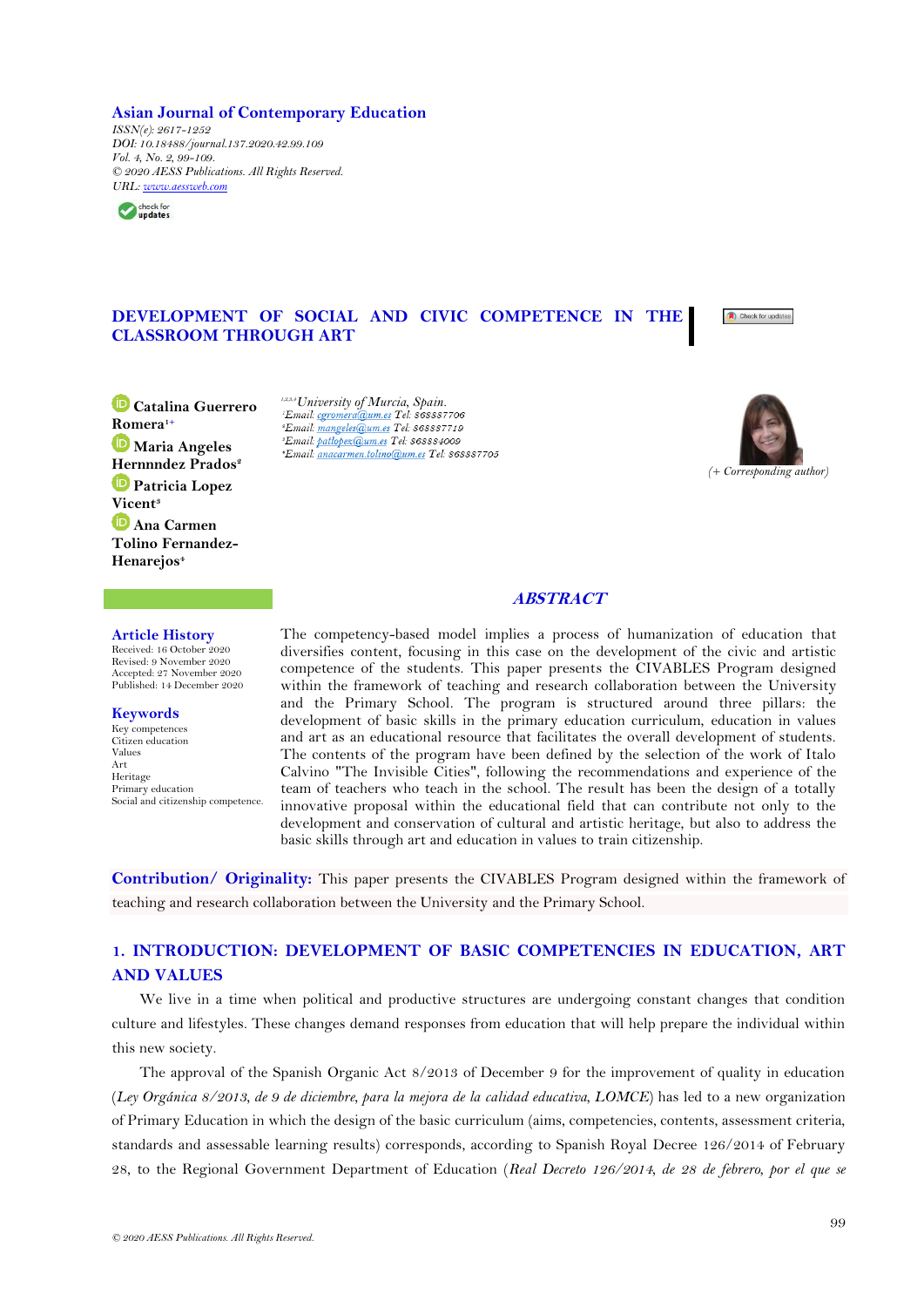*establece el currículo básico de la Educación Primaria*). This new education policy promotes a new conception of the education system which is understood as an educational whole made up of interrelated stages in which the students play an active part in the learning process.

The school plays an essential role in developing the competencies the students need to acquire in order to interact in their social, cultural and work environments. Competencies can be defined as a state or quality of being suitable or well qualified or of possessing a requirement, knowledge or skills in a particular field. In education, these consequences are frequently classified in the results of the learning that involves this knowledge and the skills and attitudes [\(Kumagai & Lypson, 2009\)](#page-9-0). Broadly speaking, by competence we understand:

The selection, mobilization and synchronized management of knowledge, qualities, capacities and attitudes which, in an interrelated way, allow the individual an intervention which is reflexive, creative, effective and adapted to the various complex and novel situations that one will meet in one's personal, social or working life [\(González et al., 2011\)](#page-9-1).

However, according to [Ferreyra et al. \(2008\)](#page-9-2) competencies are not in themselves knowledge, abilities, skills or attitudes, although they do activate, constitute and guide those resources. Education today is no longer the education of the "finished product", where the product is knowledge; it is not the school that satisfied what society demanded of it by teaching such knowledge. Today the education required is one that trains people in *socially valid contents* by developing the competencies and capacities. The development of competencies means putting into practice a set of capacities, skills and affective forms that activate thinking. The competencies have an integrated, holistic character which is contextualized, transferable/applicative, reflexive and creative, dynamic and multifunctional [\(González et al., 2011\)](#page-9-1).

According to [Sarramona \(2014\)](#page-9-3) in the matter of competencies one should follow the principle of *back to the basics*, since everything that is initial education is of special relevance and, within this, it is important to acquire the knowledge and action strategies which are fundamental for continued learning. Hence, theoretical knowledge must be accompanied by personal skills and experience that teach problem solving in daily and professional life, which includes common sense, intuition, the capacity to innovate, thinking outside the box, but also a sense of personal commitment towards the problem to be solved; in short, a positive attitude. Competencies appear as being linked to general faculties, to the human potential to understand and transform reality [\(Sarramona, 2000\)](#page-9-3).

Educational defenders of the competencies have conceived a way bringing professional and general education together and putting an end to the lack of understanding among most educators about how to apply knowledge. The core of this approach is the defense of the conception of competence as an element that unites *knowing* and *doing* into a single whole. Opponents have, however, based their attacks on reductionism and behaviorism, on their emphasis on disaggregated skills and a lack of recognition of the complexity of learning and the importance of knowledge in the acquisition of abilities [\(Gonczi, 2000\)](#page-9-4). Perrenoud states that this is one of the most common criticisms of the curriculum orientation in terms of the development of competencies, i.e., the accusation that it turns its back on knowledge and, therefore, on culture (2012). The same author goes on to say that "reducing culture to knowledge is anthropologically an unsustainable. The human being is before anything else action, his thought and culture are generally set in a pragmatic relation to the world. Competencies are part of culture" (2012, p.73). Within this framework, the teacher has to assume a new role that is closer to that of a guide of the students' learning, which leads to the teacher planning a competencies-based education.

Focusing the curriculum on the acquisition of competencies "requires teachers to make a great effort to change teaching routines and classroom practices" [\(Méndez, Sierra, & Mañana, 2013\)](#page-9-5) since cognitive skills, while indispensable, are not enough in themselves. From an early age it is necessary to acquire transversal competencies like critical thinking, managing diversity, creativity or capacity to communicate, as well as key attitudes like individual confidence, enthusiasm, perseverance and openness to change. It is likewise evident that today's world requires "competent and committed actors with the will to understand that is necessary to construct a fairer society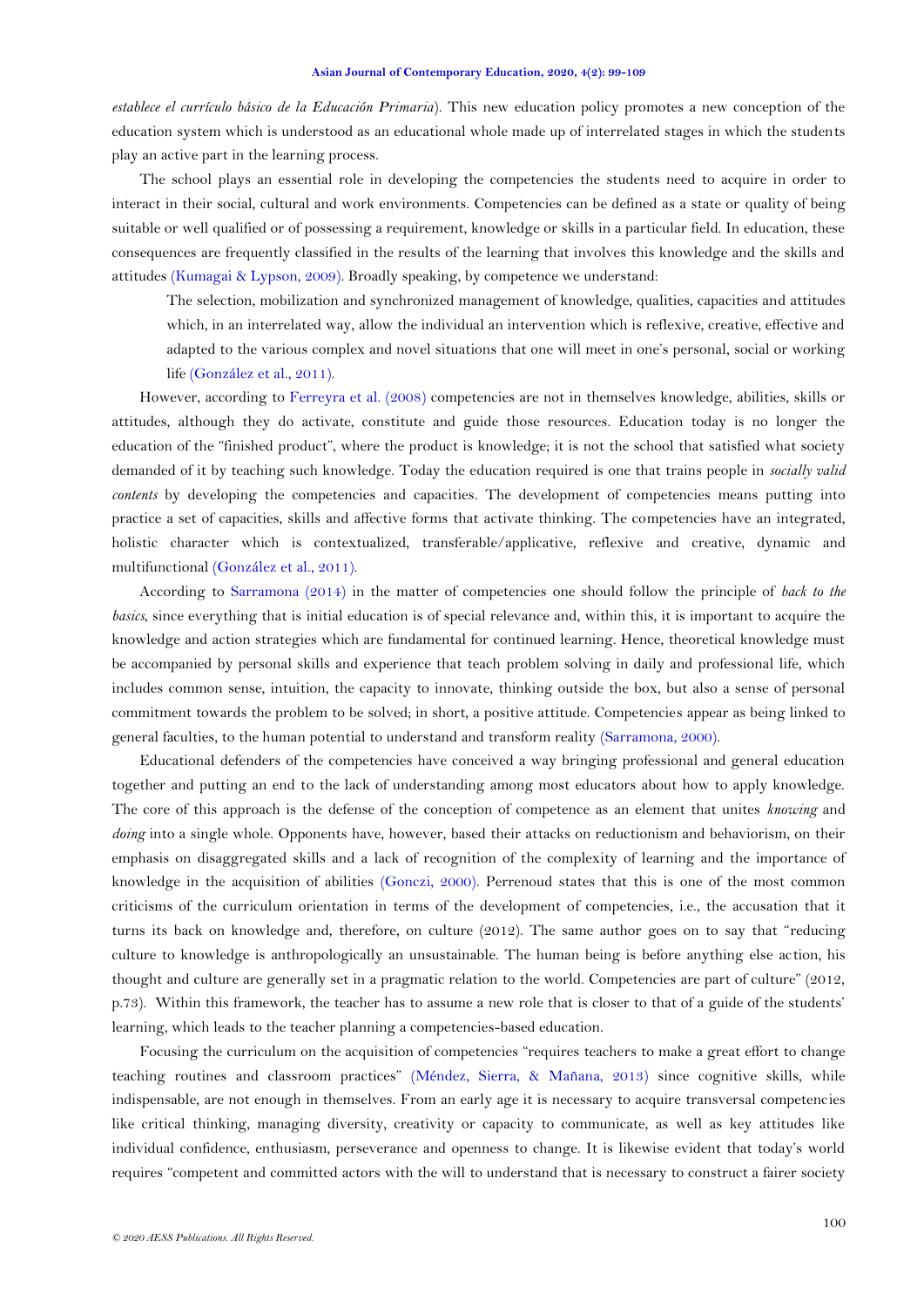together" [\(Moya & Luengo, 2011\)](#page-9-6). Addressing basic competencies through art, and educating in values ca be very valuable in forming citizenship and in achieving the model of society we aspire to.

Among the aims sought by the LOMCE, cultural and citizenship preparation and artistic education are considered basic elements for meeting the learning aims set out. The UNESCO at its World Conference on Arts Education in Lisbon in 2006 stated that culture and the arts are basic components of integral education which allow the individual to develop fully. It was likewise held that arts education was a universal right of all students and particularly those who might be educationally excluded (immigrants, cultural minorities, the impaired) [\(Council of](#page-9-7)  [Europe, 2005;](#page-9-7) [UNESCO, 2006\)](#page-9-3).

Our proposal is to work with the various competencies by reading Ítalo Calvino, since this can give the students capacities like understanding the importance of other cultures, saying no to racism, respect for others, the importance of looking after art, and so teach them to take their own decisions based on arguments and critical reflection. All this seeks to transmit the importance of expressing one's own ideas and listening to those of others through dialog, in which fundamental ideas can be consolidated and agreements reached, which are the competencies envisaged under the Act. It should also suppose a critical understanding and appreciation of the wide range of cultural and artistic manifestations (literary texts, pictorial works, musical works and other cultural and artistic manifestations such as plays and films) while fostering the development of other competencies (critical capacity, creative expression, etc.) and values, especially in terms of the development improvement and conservation of cultural and artistic heritage [\(UNESCO, 2014\)](#page-9-3). These competencies favor understanding of the historical and social reality of the world and the plurality of cultures as well as fostering a common feeling of belonging to our society (Spanish Organic Education Act 2/2006, *Ley Orgánica 2/2006, de mayo, de Educación*).

There is an ethical dimension involved in all this that serves to create in our students their own system of values that will lead to a behavior that is coherent when taking decisions or when faced with a conflict. This competence is the exercising of active, integrating citizenship and understanding the values that underlie states and democratic societies, their fundaments, their organization and their functioning. It also reinforces people's preparation to be able to act as participative and involved citizens to improve the cohesion, defense and development of democratic society through art [\(OEI, 2011\)](#page-9-3).

There are five important axes that interact within this program: culture, literature, painting, values and art. The possibilities these varied fields of work affords are endless and depend, in part, on creativity and the needs posed in attaining objectives that allow us to put into effect a teacher-learner through competencies approach [\(Guerrero, 2015\)](#page-9-8) and curriculum development of more critical and active thinking [\(López-Facal, Miralles, Prats, &](#page-9-9)  [Gómez, 2017\)](#page-9-9). Broadly speaking, it is a case of exploring the possible contribution of arts to satisfy the needs for creativity and cultural awareness in today's world, and of how we focus on the strategies required for incorporating or fostering art education in the learning environment [\(UNESCO, 2006\)](#page-9-3). This, perforce, requires the incorporation of this type of teaching in centers of education and in curricular or extracurricular possibilities, and the fostering of methodologies that are related to education through the arts and artistic and cultural education and mediation.

The CIVABLES program thus intends students to acquire the seven basic competencies envisaged under the LOMCE as being indispensable (language, mathematics, science and technology, digital, learning to learn, a sense of initiative and a civic, social and cultural spirit of entrepreneurship). We have followed the general guidelines laid down by [Escamilla \(2009\)](#page-9-10) for focusing the competencies in the classroom program: interrelation and interdependence of the curricular elements, the effort to go beyond a purely instrumental focus of reference and seek to identify, choose and organize school learning experiences of high value and projection in life, the need to encourage and apply teamwork and the recognition of the application of competencies in skills as training to address new tasks.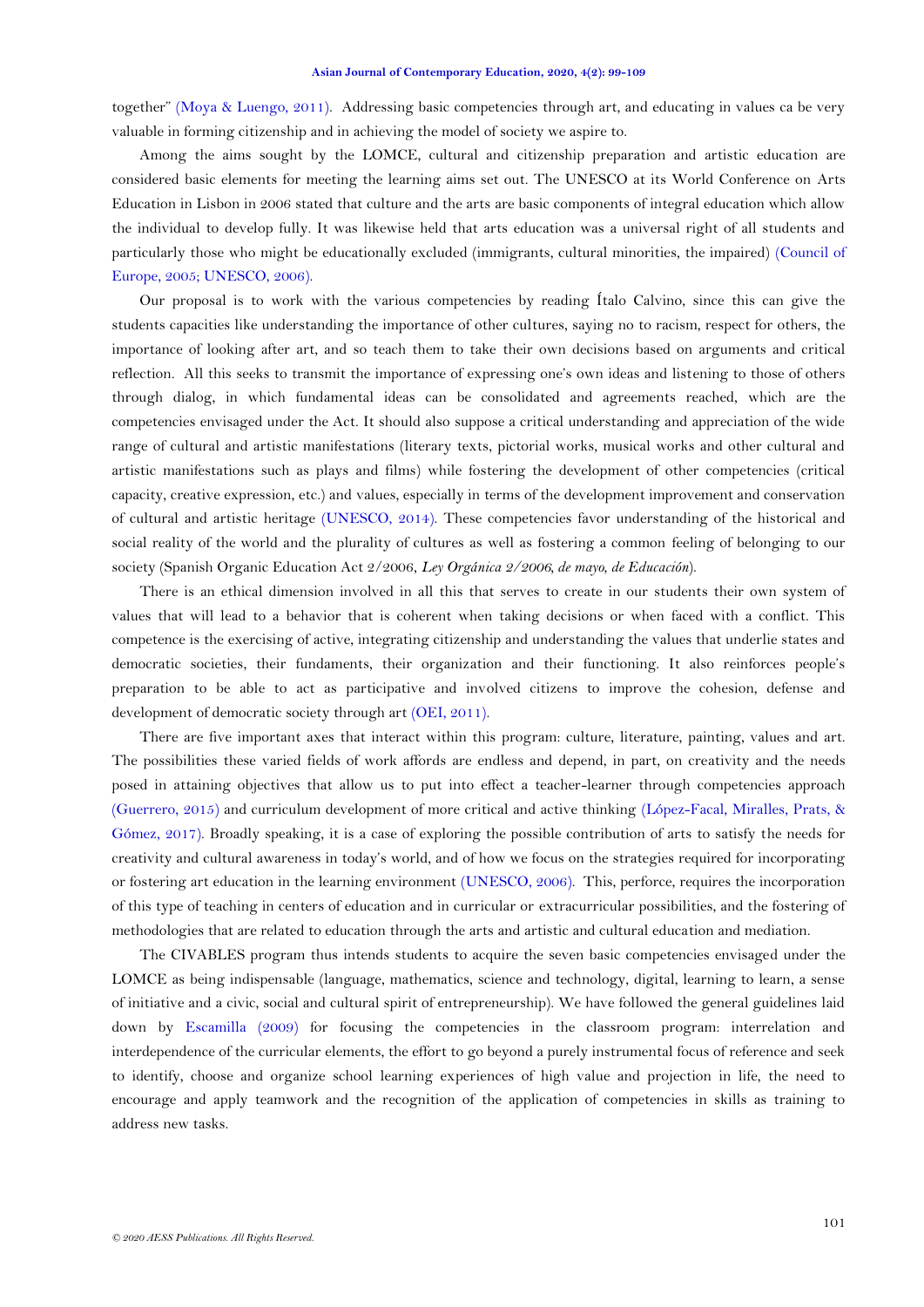## **2. THE CIVABLES PROGRAM**

The CIVABLES program is part of the Program III collaboration in "Cooperation in Educational Innovation Projects between university departments and non-university centers of education" (Cooperación en proyectos de innovación educativa entre Departamentos universitarios y Centros de Educación no universitaria) promoted and funded by the University of Murcia and the Regional Ministry for Education in the Autonomous Community of Murcia, in an effort to consolidate an educational model that fosters the artistic and cultural development of children and of culture in our Region. We worked with the teaching staff at the state school Monteazahar in Beniaján, which has shown a high awareness in this issue. Indeed, since 1987 the school boasts a permanent exhibition of artists from the Region of Murcia, and so contributes to disseminating the work of a number of artists from or closely linked to our area. In May 2011 the school visited the Pedro Cano Trust in Blanca, where the students had the chance to become acquainted with the series of pictures that comprise "The Invisible Cities". The interest of the teachers, students and even the author himself were essential in designing the program we describe below.

## *2.1. Aims of the Program*

The aim of the project was to make a series of teaching proposals of an original, innovative focus based on the book by Ítalo Calvino and the paintings of Pedro Cano, not only as a way of getting to know the artist, but also to develop the basic competencies associated with creativity, values and attitudes that globalize teaching. The general and specific aims are:

- 1. To facilitate perfecting, competence updating and technical training linked to areas of the curriculum so enhancing the links between education and the world of art and culture while building bridges between disciplines that favor the learning of competencies and values.
- 2. To get to know, to value and to develop a critical attitude toward cultural and artistic manifestations, while fostering initiative, imagination, creativity, teamwork, the assumption of responsibilities and seeking out attitudes of respect, acceptance and understanding.
- 3. To design learning and assessment activities of the basic curriculum competencies through an interdisciplinary approach.
- 4. To design the evaluation of the impact of the activity through various assessment tools and techniques from the students' perspective and to gauge their perception of how their learning has improved and of the teachers.
- 5. To design, prepare and select a series of resources that enable students and teachers to develop their artistic, cultural and socio-emotional linguistic competencies.

In short, it is an attempt to contribute to the creation of resources and activities for teachers, students and families based on the development of various competencies that will give rise to a series of educational proposals and will foster perfection, competence updating and the technical training of the teachers and the methodologies they employ.

## *2.2. Integrated Tasks Units (ITUs)*

As teachers we strove to ensure that the activities in "The invisible cities and values" create a suitable atmosphere for the students' personal growth which gives them the opportunity to express and share their opinions, which should be accepted as they stand and with belief in their possibilities. Within this atmosphere we will help them to grow as people, explaining to them the positive and negative consequences of their acts. There will be a flexible, democratic organization of the classroom with an emphasis on group activities over individual ones, which should create an atmosphere of safety in which students feel comfortable with their classmates and teachers alike. There will be strategies to improve active listening, empathy, respect and tolerance. Priority is given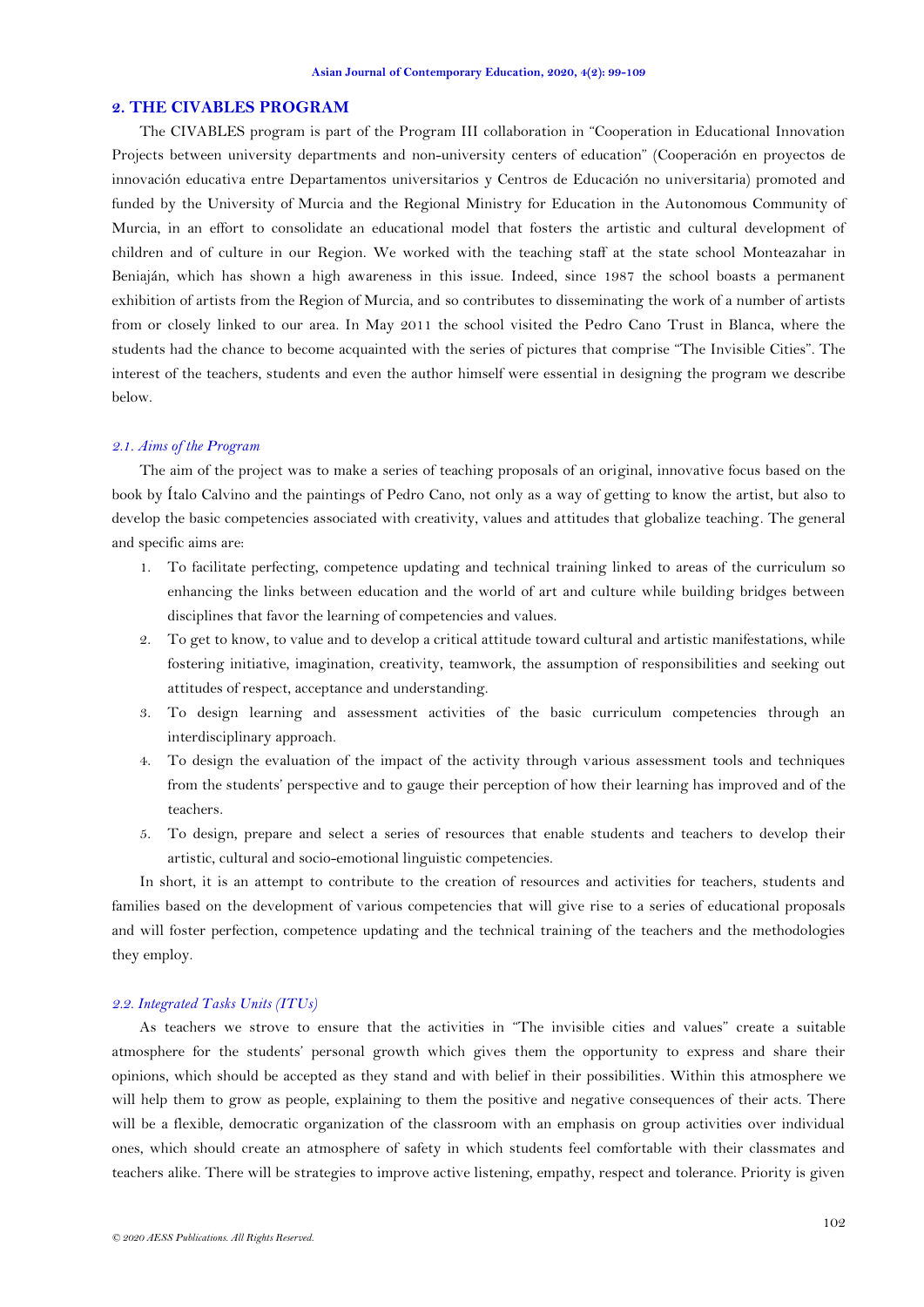to the use of new technologies when searching for information, carrying out tasks and presenting these. The tasks are also based on socially accepted values within a welcoming, stimulating and educational atmosphere of togetherness.

All the above leads us to address the issue of how to include in each area or subject the curriculum the learning and activities that favor the development of the basic competencies and to what extent these provide learning experiences in the same, i.e., we are looking to apply the contents in an integrated way. The acquisition of these competencies supposes, as the LOMCE clearly indicates, the design of integrated learning activities. If we bear in mind that the teachers will evaluate the teaching processes and their own practice in terms of achievement of the educational goals for that stage and in those areas, along with the development of the basic competencies, then we must pay attention to the development of the programming and, in particular, of the teaching-learning strategies and the procedures for assessing the students. The teaching and evaluation must, therefore, include checking that attitudes and values are being developed in all students in relation to the basic competencies and how these are taken into consideration in the programs [\(Sierra, Méndez, & Mañana, 2013\)](#page-9-3).

An educational proposal was therefore drawn up based on designing generic activities that can be undertaken in different areas, in our case those related fundamentally to the subjects and contents of primary education. They are designed to give the students the opportunity to experiment and reflect on the activities and the core concepts in the areas in question and, in particular, to develop the different competencies. We refer to them as *Integrated Task Units (ITUs),* since they aim to relate and design integrated learning activities as envisaged under the LOMCE that "enable the students to advance towards learning one or more competencies at the same time".

They include the description, aim and the distinguishing aspects of the competencies and values selected. The earlier theoretical foundation addresses how the current curriculum is structured on subjects, and how these are used to search for the references to develop and acquire the competencies at this stage. Thus, each subject includes explicit references as to its contribution to the basic competencies to which it is mainly oriented. Elsewhere, both the objectives and the selection itself of the contents seek to ensure the development of all the competencies. The assessment criteria serve to rate the progressive degree of acquisition. The aim is to get a proposal of instruments and tools that can modify the model or the approach to meet the development of the basic competencies.

Lastly, as the law encourages and with a greater emphasis on practice than theory, we have sought to move away from traditional cognitive aspects and focus on our students' enjoying their learning and on their applying it in real everyday situations, making it a meaningful and ongoing experience. The model proposed specifies the generic data in the Units which refer to the Name of the City, Levels or Stages, Terms, Session number, Competencies and Values, Resources, Materials, Duration, Development of the activity, Evaluation criteria and Comments and Proposals for Improvements.

### *2.2.1. Contents*

The Invisible Cities are short, unrelated stories whose common nexus is the dialogue between Marco Polo and Kublai Khan, the Emperor of the Tartars. The author, Ítalo Calvino describes 50 cities and divides them into 11 topics. Within this project it was unfeasible to program and develop activities for all 50 cities, neither is it recommendable didactically for meaningful learning. We therefore chose one from each group of topics (remember that each topic takes in 5 cities) to include in the program. The units chosen (see [Table 1\)](#page-6-0) deal with the following curriculum contents blocks.

- *The identity and dignity of the person*: self-esteem will be reinforced through individual activities or in groups. In the debates each student will be encouraged to his or her own opinions and to respect those of the other participants. Self-initiative and recognition and respect for the in initiatives of others will also be fostered.
- *Understanding and respect in interpersonal relations*. As mentioned above, debate will be a very present component of the activities of each city as will respect for the basic rules that govern debating. Likewise, theatre, group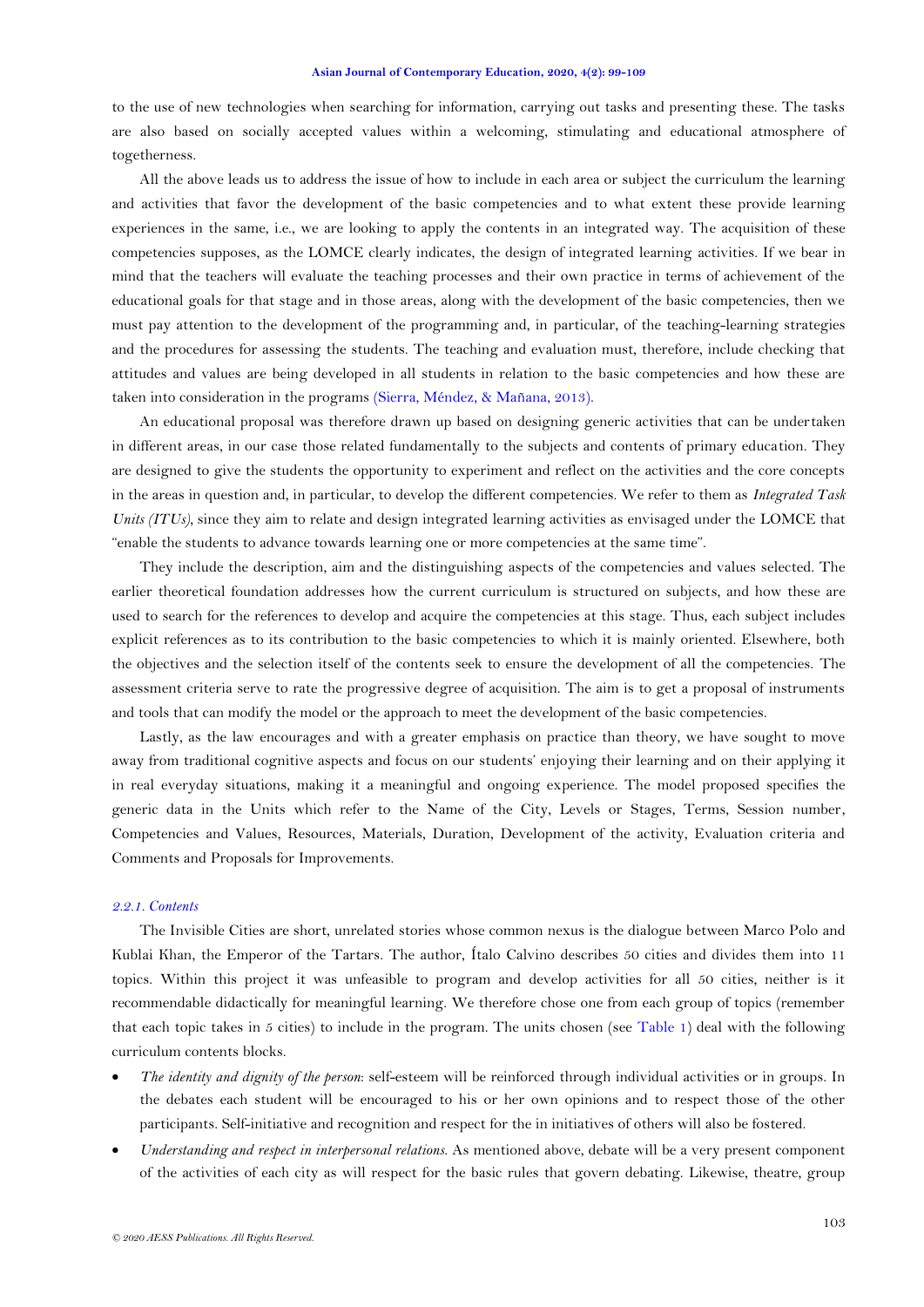work and working with the family, presentations, etc., will contribute to improving relations and to fostering empathy and tolerance.

• *Coexistence and social values*. Working in groups means accepting a democratic management of rules and cooperation, mutual trust and peer assistance. These skills, which are rooted in social values and in democracy, will help students to solve conflicts properly, without resorting to violence.

Pedro Cano illustrated the 50 cities in the book by Ítalo Calvino, and so our fundamental criterion in choosing which cities to work with in the project was to weigh up the text and the illustration together and choose the most plastic of these and the those that offered greater educational potential in Primary Education. In this way, we a re working not only with artistic competence associated to language competence, but also with visual competence, thanks to the illustrations. We could therefore identify a fourth thematic block of artistic contents associated with creativity, range of colors, interpretation, etc.

# *2.2.2. Activities*

Below are the general criteria employed in the design of the activities that make up Civables:

- 1. Activities should incorporate contents from the various subjects that make up the structure of the Primary Education Curriculum, but especially, as far as possible they should include plastic activities and activities related to: music, painting, drawing, sculpture, poetry, etc.
- 2. They should foster active learning methodologies through cooperative, constructive, experiential activities (like moving around, going out in a group, having fun, walking, creating things, meditation, relaxation, exploring the body, etc.) which encourage reflection about learning.
- 3. They should favor the use of cognitive capacities (relation, discrimination, association, etc.) as well as communication capacities (debates, pooling, negotiation and decision making).
- 4. They should take in socio-affective or emotional spheres, not only in their identification but also in their expression through various channels (linguistic, corporeal and artistic).
- 5. They should foster the learning of values like self-confidence, effort, dialogue, understanding, acceptance of one's own and others' qualities, reflection not just on problem solving but on preventing and solving conflicts, etc., since these, together with the development of basic competencies, constitute the backbone of our project.
- 6. They should encourage the involvement of the whole educational community, especially the families, in the child's learning. To this end, one group of activities requires the children to seek their parents' help and the latter therefore become active participants in the teaching-learning process.

A constant feature of this program has been the adaptation of the activities designed to the students' level of maturity in an effort to foster motivation and interest for these types of syllabus content. In all, 66 activities have been designed.

#### *2.2.3. Scheduling*

The Invisible Cities can be adapted to any level depending on the aims addressed and the degree of difficulty of the activities we develop. In our case we have opted for the fourth to sixth years of Primary Education as it is the intermediate stage between Infant-Primary and Secondary Education.

Three years were also considered appropriate for the steady development of a project of this magnitude, while fulfilling its main aim – the fostering and development of basic competencies. An introductory unit has been scheduled for the first year, which will serve as a way of presenting the project to the pupils and to encourage them to put it into practice. The unit will be worked on from the first term of the school year. Since we are talking here of the first year, and therefore younger pupils, it was decided to work with just two cities, one in the second term and the other in the third. The order of the cities follows that of the book.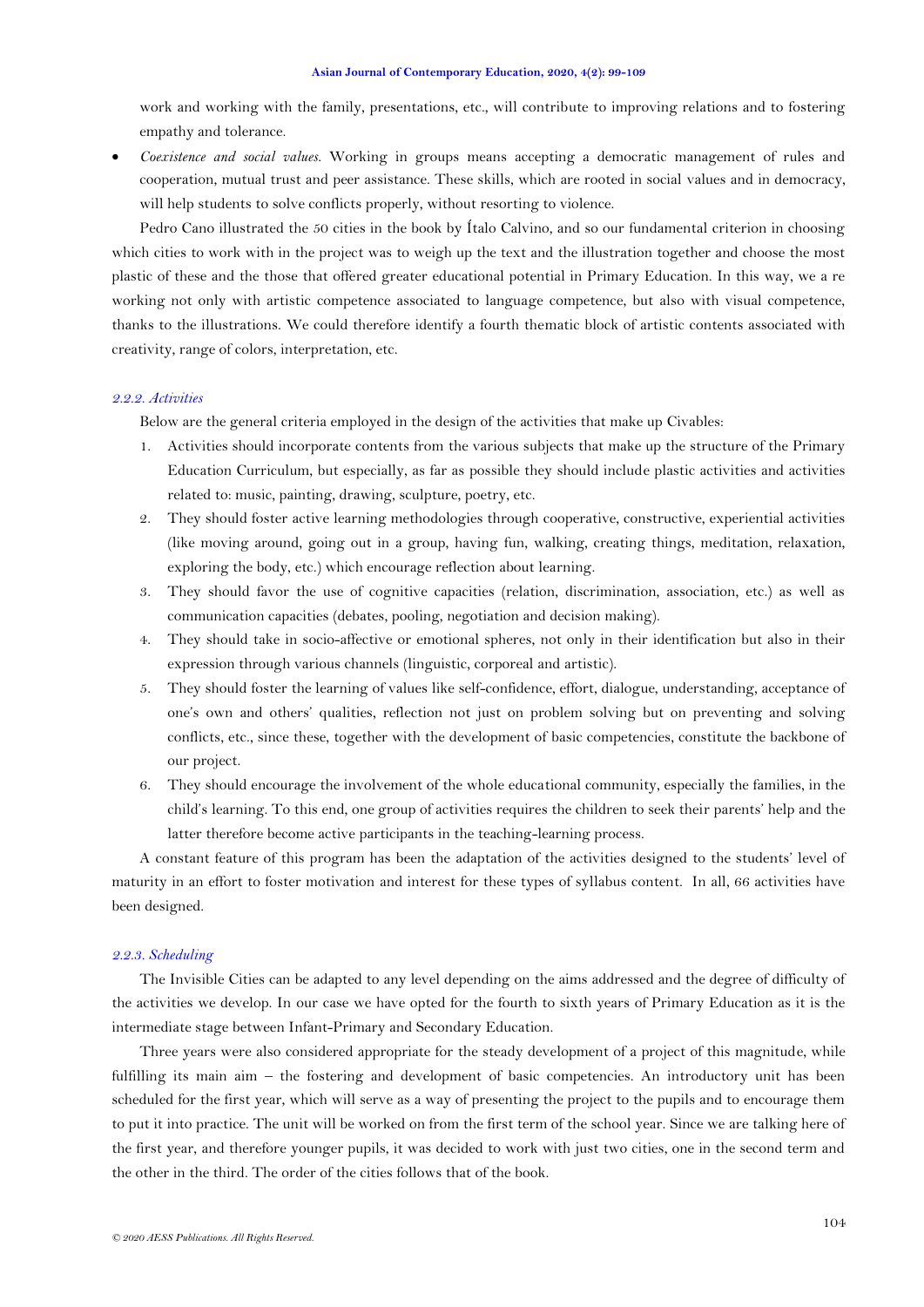<span id="page-6-0"></span>

| -Learning about the history of the Invisible<br>Cities.<br>-Friendship<br>-Self-fulfillment<br>-Understanding the reading.<br>1. Introduction<br>First<br>-Citizenship<br>-Making a mural with each character.<br>$\overline{4}$<br>-Social-<br>-Making a collage.<br>-Preparing a map.<br>communitary<br>-First impressions.<br>-Understanding Isadora.<br>-Self-fulfillment<br>-The search for Isadora's spiral.<br>-Transcendental<br>-Isadora's emotional ambivalence.<br>Second<br>$\overline{4}$<br>-The spiral as a symbol.<br>The cities<br>and<br>2.<br>memory: Isadora<br>-The most surprising contraption.<br>-Making musical instruments.<br>Cock fights destroying perfection.<br>The city of my dreams or of my memories.<br>Problems of the city of Isadora.<br>-First impressions.<br>-Understanding Fedora.<br>- Fedora's wishes.<br>-Making a wishing classroom: Fedora.<br>-Self-fulfillment<br>The cities<br>-The work of Pedro Cano. Fedora.<br>3.<br>and |
|--------------------------------------------------------------------------------------------------------------------------------------------------------------------------------------------------------------------------------------------------------------------------------------------------------------------------------------------------------------------------------------------------------------------------------------------------------------------------------------------------------------------------------------------------------------------------------------------------------------------------------------------------------------------------------------------------------------------------------------------------------------------------------------------------------------------------------------------------------------------------------------------------------------------------------------------------------------------------------|
|                                                                                                                                                                                                                                                                                                                                                                                                                                                                                                                                                                                                                                                                                                                                                                                                                                                                                                                                                                                |
|                                                                                                                                                                                                                                                                                                                                                                                                                                                                                                                                                                                                                                                                                                                                                                                                                                                                                                                                                                                |
| Third<br>desire: Fedora<br>-Transcendental<br>-Wishes and frustration through music.<br>$\overline{4}$<br>-Citizenship<br>-Fedora's crystal globe.<br>-A museum for the school.<br>-The map of your empire.<br>-Problems with Fedora's city.                                                                                                                                                                                                                                                                                                                                                                                                                                                                                                                                                                                                                                                                                                                                   |
| -Coexistence<br>-Tamara's secrets.<br>-Citizenship<br>-Getting to know Tamara.<br>The cities<br>and<br>4.<br>First<br>-Self-fulfillment<br>$\overline{5}$<br>-Tamara, by Pedro Cano.<br>signs: Tamara<br>-Social-<br>-My Symbol.<br>-Tamaran problems.<br>communitary                                                                                                                                                                                                                                                                                                                                                                                                                                                                                                                                                                                                                                                                                                          |
| -Social-<br>-¿How do we imagine Sophronia?.<br>communitary<br>-Understanding Sophronia.<br>5. The thin cities:<br>5<br>First<br>-Trascendental<br>-Let's be journalists!<br>Sophronia<br>-Social<br>-Sophronian geography.<br>-Mathematics in Sophronia.                                                                                                                                                                                                                                                                                                                                                                                                                                                                                                                                                                                                                                                                                                                       |
| -First impressions.<br>-Social-<br>-Eutropia, Marco Polo's great discovery.<br>6. The cities and<br>$\overline{5}$<br>Second<br>-Analyzing the chart.<br>communitary<br>trading: Eutropia<br>-English with Eutropia.<br>-Friendship<br>-Fun mathematics with Eutropia.                                                                                                                                                                                                                                                                                                                                                                                                                                                                                                                                                                                                                                                                                                         |
| -Social-<br>-First impressions.<br>communitary<br>-Hidden words of Phyllis.<br>7. The cities and eyes:<br>$\overline{5}$<br>Second<br>-Citizenship<br>-The painting of Phyllis.<br>Phyllis<br>-Friendship<br>-Creative researchers.<br>-English with Phyllis.                                                                                                                                                                                                                                                                                                                                                                                                                                                                                                                                                                                                                                                                                                                  |
| -Coexistence<br>-Delving into Leandra.<br>-Citizenship<br>How do we imagine Leandra?<br>The cities<br>and<br>8.<br>Third<br>-Social-<br>-Art and Leandra.<br>5<br>names: Leandra<br>communitary<br>-Hidden words of Leandra.<br>-The geography of Leandra.                                                                                                                                                                                                                                                                                                                                                                                                                                                                                                                                                                                                                                                                                                                     |
| 9. The cities and the<br>-Transcendental<br>-The city of fish.<br>-Social-<br>dead: Adelma<br>First<br>-Games: Truth and the hedgehog.<br>6                                                                                                                                                                                                                                                                                                                                                                                                                                                                                                                                                                                                                                                                                                                                                                                                                                    |

**Table-1.** Schedule of the units by term, type of value and activity.

<sup>1</sup>Categories: 1. Friendship (Sincerity, Honesty); 2. Coexistence (Rules, Discipline, Dialogue) 3. Citizenship (Equality, Justice, Tolerance-respect, Freedom, Responsibility) 4. Self-fulfilment (Entrepreneurship, Imagination, Creativity, Effort, Perseverance, Knowledge-learning) 5. Social- communitary (Communityinterdependence-, Sociability, Recognition-prestige, Cooperation, Power, Diversity, Stability -conservative-) 6. Transcendental (Life-death, Provisionality, Nostalgia, Solitude, Tradition, Compassion, Patience-hope).

**.**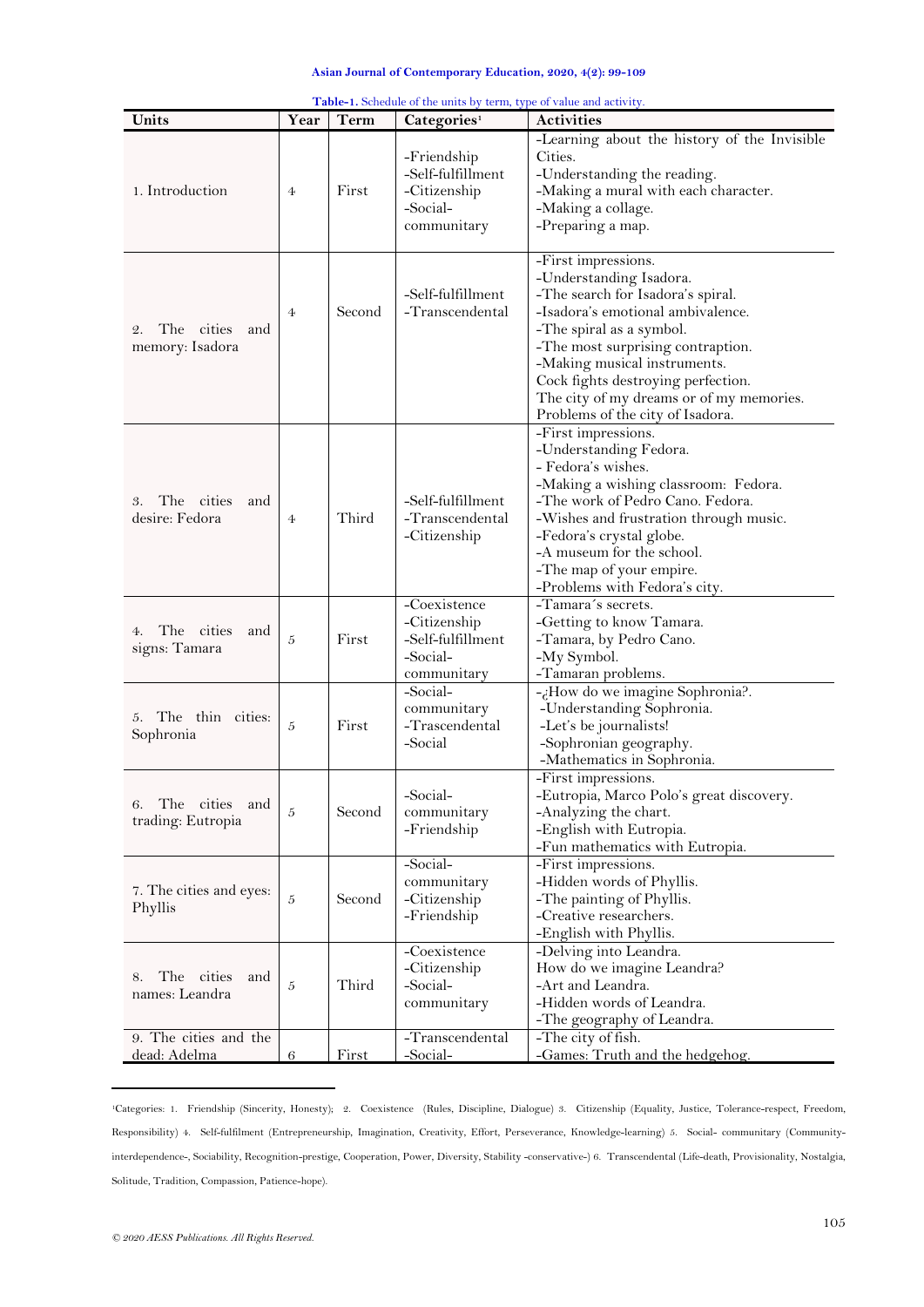|  | Asian Journal of Contemporary Education, 2020, 4(2): 99-109 |  |
|--|-------------------------------------------------------------|--|
|--|-------------------------------------------------------------|--|

|                                       |   |        | communitary                                                                  | -Staircases in a row.                                                                                 |
|---------------------------------------|---|--------|------------------------------------------------------------------------------|-------------------------------------------------------------------------------------------------------|
| 10. The cities and the<br>sky: Tecla  | 6 | First  | -Self-fulfillment<br>-Transcendental                                         | -Mr Incredible hunts down thieves.<br>-Tecla is possible.<br>-Who's that hero?                        |
| 11. The continuous<br>cities: Cecilia | 6 | Second | -Citizenship<br>-Social-<br>communitary<br>-Trascendental                    | -Throw and run.<br>-Let's continue in Africa.<br>-Usione.                                             |
| 12. The hidden cities:<br>Olinda      | 6 | Second | -Coexistence<br>-Citizenship<br>-Self-fulfillment<br>-Social-<br>communitary | -Corral.<br>-More games.<br>-The last.                                                                |
| 13. The visible city:<br>Blanca       | 6 | Third  | -Coexistence<br>-Self-fulfillment<br>-Social-<br>communitary                 | -Discovering Blanca.<br>-The invisible cities.<br>-An interview with Pedro Cano.<br>-End of the road. |

Five cities will be addressed during the second year of the project, two in each of the first two terms and one in the last. The reason for studying just one city in the last term is due to the accumulated tiredness of teachers and pupils as the year advances and, especially, to the fewer teaching hours available in June. The third term is usually shorter than the other two in any case. During the third year, two cities will again be studied in the first two terms, while the final activity, in the third term, will be carried out in the town of Blanca, the home of Pedro Cano and the town that houses his Foundation, where the original pictures of the Invisible Cities are on view. We hope that the artist himself will be present in this final activity which includes a period of teachers, parents and students living together. The scheduling of all the activities is presented in [Table 1.](#page-6-0)

## *2.3. Evaluation of the Program*

A mixed evaluation methodology (qualitative and quantitative) will be used and which will be specified, moreover, in the Annual General Programming and in the teaching programs (be it as a complement to the core subjects or as a subject in its own right), and it will be regulated by the assessment criteria and indicators specified in each Teaching Unit – city.

Among the qualitative techniques employed are focus groups, interviews, participant observation, analysis of the content of the materials generated by the students, a field diary of the cognitive, emotional, values social learning process acquired, by a pretest-post test design that includes measurements taken before and after the application of the program using various data collection tools that will address the following aspects:

- 1. A questionnaire for the teachers: level of training in the subject, the need to incorporate the contents into the syllabus, commitment, familiarity with active methodologies, perception of levels of professional wear and tear, etc.
- 2. A questionnaire for the students: socio-economic status, academic record, attitudes toward active methodologies, toward art resources, commitment, etc.
- 3. A questionnaire for the families involved: degree of involvement in the ir children's educational issues, perception of the family atmosphere, commitment to take part in collaborative tasks for the integration of values and art in the syllabus, parent- child relationships, family communication processes, etc.

There are three essential moments in the evaluation of the program: the initial evaluation, the mid-process evaluation and the final evaluation. The *initial evaluation* will consist of an analysis of the needs and it will be carried out through focus groups and interviews with members of the educational community in order to ascertain the relevance and suitability of the application of the indicators to be envisaged here are the availability and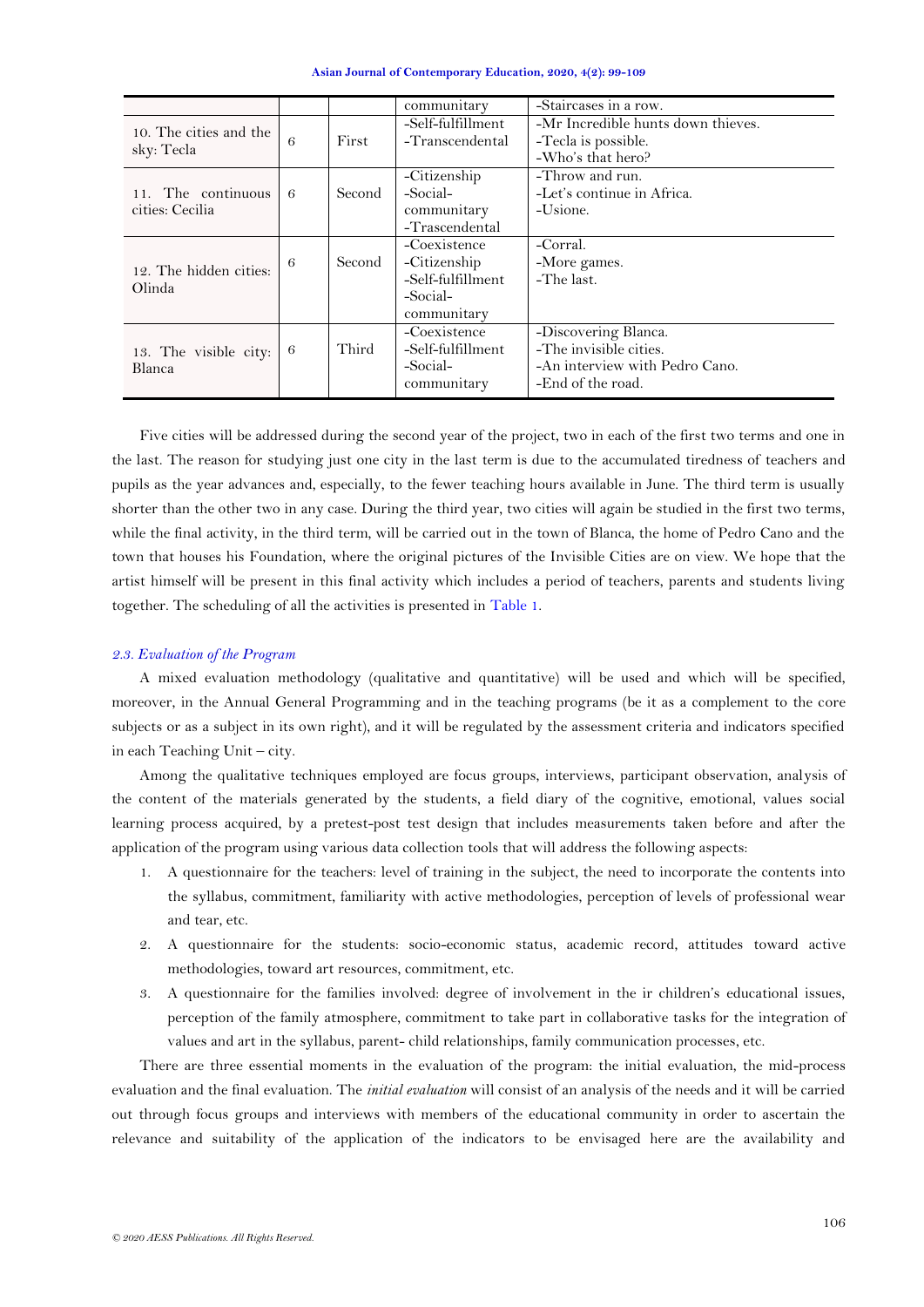#### **Asian Journal of Contemporary Education, 2020, 4(2): 99-109**

commitment of those involved (teachers, families and students), the importance of civic-cultural learning and the need to express emotions and knowledge of artistic works.

In this initial evaluation each teacher will give a weighting according to the characteristics of his or her students and the centre, and will check the degree of competence acquisition through assessable learning standards that he or she will design to specify the desired knowledge from each unit -city, which should be graduated using indicators of success to determine the different degrees of learning acquisition by the students through rubrics and evaluation scales.

The *evaluation of the process* is fundamental for the systemization of the experimental application of the Program. This evaluation focuses on determining its sustainability and replicability. We will investigate the effect of the program on its participants (satisfaction, difficulties, coordination mechanisms, etc.) and on its recipients/targets (evaluation of the short-term impact, motivation, participation, etc.), as well as in other areas of the system, for example the non participant members of the community (management team, the interest of students, teachers and families in other years in taking part in this or other similar initiatives).

The internal evaluation of the teaching process and the teaching practice will guide the decision making of the teachers involved in the project. This evaluation will take into account the following aspects at least: 1. The adjustment of the teaching programming and, where relevant, the causes behind the differences produced; 2. Students' fulfillment of the learning goals and standards; 3. The degree of satisfaction in families and students with the learning process in each area. The evaluation of the teaching process and the teaching practice in the last term of each academic year will be included in the annual school report.

The final evaluation concerns the impact on the educational community. An improvement is expected for most of the indicators envisaged in the tools, which will benefit the psychosocial wellbeing of the students in teachinglearning processes, as well as an improvement ion the school and family atmosphere. We expect to see more efficient teaching as a result of using the methodology in projects of some duration and because of a perception of self-efficacy. It is hoped that the creative capacity of the teachers and students alike will be aroused along with an improvement in interpersonal relationships within the education community. At the scientific and technical level we can expect the incorporation of new methodologies that include artistic content, and also the design of new activities of an inclusive nature that favor the active participation of teachers, students and families.

## **3. CONCLUSIONS**

This collaboration between primary school teachers and scholars of pedagogy was undertaken with the aim of designing a program to develop civic and educational competencies through art (literature and painting). It provided an opportunity to foster mutual enrichment and to reflect on teaching practices, and to attempt to go beyond the teaching-curricular approach and to gain a transversal and integral approach that seeks to involve the whole educational community [\(Alguacil, 2020;](#page-9-11) [Blasco Magraner & Bernabé Valero, 2016\)](#page-9-12).

Reflecting on the collaboration process allows us to obtain a series of initial considerations for the design and implementation of educational programs focused on developing competencies beginning by fixing the finality of the collaboration, its timing and the assignation of tasks to each participant. It is not a one-way transmission of information but a critical reflection on the part of the participants to follow up and incorporate the improvements they deem opportune and viable.

It is likewise considered recommendable to carry out a detailed study of the competencies that appear in the new education act and their teaching applications. In this way, we are in a position to state that CIVABLES is one of the first materials to be adopted according to the competencies envisaged under the LOMCE, which shows how it is possible to promote the learning of citizenship and art within any discipline

We are aware, and we echo [Ortega \(2014\)](#page-9-3) and his anthropological reading of the Levinasian theory, that human beings live in a specific space and time. While not undermining the importance of historical knowledge, we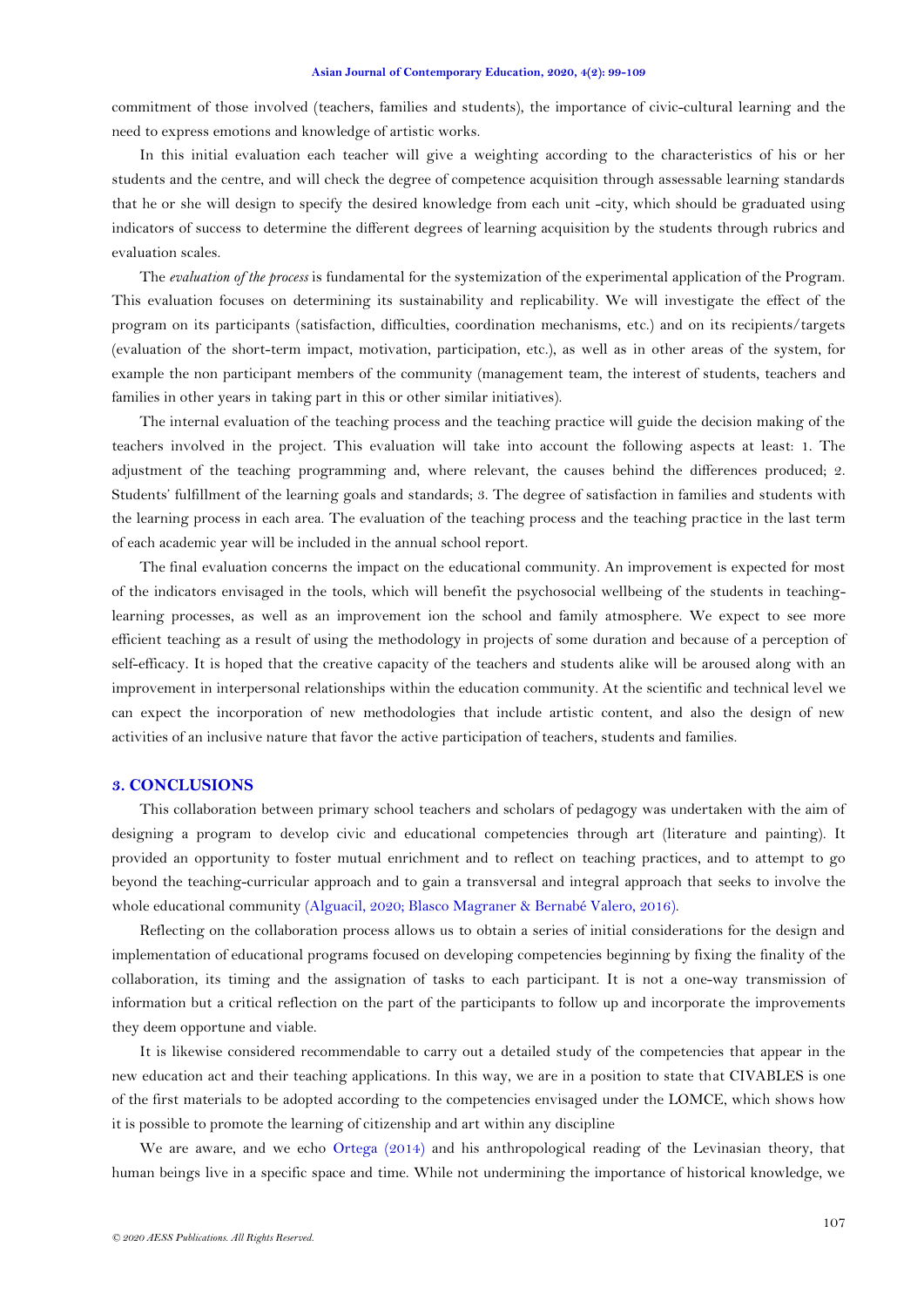#### **Asian Journal of Contemporary Education, 2020, 4(2): 99-109**

<span id="page-9-3"></span>hold that it is very important to learn daily life values. Hence, the design of the program to develop consequences needs to start with the reality that surrounds the students and acquire a strong cultural component. The project described is based on the paintings of the well known artist from Murcia, Pedro Cano, in "The Invisible Cities" of Ítalo Calvino. This allows us to children a real and applicable learning experience using the cultural baggage that their own history and surroundings offer. The travels of Marco Polo, described by Calvino, as imaginary as the cities of which he speaks, provides a set of brief descriptions which offer various models of citizenship.

A further innovating aspect of the project is the design of a series of plastic activities related to music, painting, drawing, poetry and sculpture, while emphasizing aspects that favor reflection and critical spirit in the student. All the activities have been grouped under what are known as ITU, in which there are four very important interacting threads: culture, literature, values and arte. These ITU are directed at students in the last years of primary education, where the intention is to bestow a cooperative, constructive and experiential character to the learning of the competencies. The activities are dynamic and fun in their design, mixing together varied situations that enable students to explore and systemize literary texts and pictorial art and this favor the development of the curricular competencies and the learning of values. Furthermore, the intention with the ITUs was to develop socio-affective and emotional aspects and so encourage student interrelation but, also, through group and family involvement, reinforce values in their two main contexts: the family and the school.

> **Funding:** This study received no specific financial support. **Competing Interests:** The authors declare that they have no competing interests. **Acknowledgement:** All authors contributed equally to the conception and design of the study.

## **REFERENCES**

- <span id="page-9-11"></span>Alguacil, P. (2020). Proposal of a competency task for primary classrooms through cooperative learning. *Aularia, Digital Communication Magazine, 9*(1), 33-38.
- <span id="page-9-12"></span>Blasco Magraner, J. S., & Bernabé Valero, G. (2016). Learning by projects through the work of the musician Vicente Peydró: The convergence of the arts. *Spiral, 9*(18), 37-45.Available at[: http://dx.doi.org/10.25115/ecp.v9i18.999.](http://dx.doi.org/10.25115/ecp.v9i18.999)
- <span id="page-9-7"></span>Council of Europe. (2005). Council of Europe framework convention on the value of cultural heritage for society (Faro, 27.X.2005). Council of Europe Treaty Series, 199.
- <span id="page-9-10"></span>Escamilla, A. (2009). *Competencies in classroom programming*. Barcelona: Graó.
- <span id="page-9-2"></span>Ferreyra, H., Orrego, S., Peretti, G. C., Fontana, M., Pasut, M., Seara, R. C., & Schneider, C. S. (2008). De aprendizajes, competencias y capacidades en la Educación Primaria. Desandando caminos para construir nuevos senderos. *Revista Iberoamericana de Educación, 47*(3), 1-13.
- <span id="page-9-4"></span>Gonczi, A. (2000). Review of international trends and developments in competency based education and training. In Argüelles, A. and Gonczi, A., Competency based education. A world perspective (pp. 15-40). City de México: Limusa.
- <span id="page-9-1"></span>González, A., López, J., Martín, G., Martínez, G., Moril, R., Mula, J. M., & Escámez, J. (2011). *Learning by competencies in compulsory education*. Valencia: Brief.
- <span id="page-9-8"></span>Guerrero, C. (2015). Teaching-learning and evaluation by competences in educational centers. In Maquilón, J. (Coord.). Research and Innovation in Early Childhood Education and Primary Education (pp. 1-12): University of Murcia.
- <span id="page-9-0"></span>Kumagai, A. K., & Lypson, M. L. (2009). Beyond Cultural competence: Critical consciousness, social justice and Multicultural Education. *Academic Medicine. Journal of the Association of American Medical Colleges, 84*(6), 782-787.Available at: https://doi.org/10.1097/acm.0b013e3181a42398.
- <span id="page-9-9"></span>López-Facal, R., Miralles, P., Prats, J. y., & Gómez, C. J. (2017). *History teaching and educational competencies*. Barcelona: Graó.
- <span id="page-9-5"></span>Méndez, A., Sierra, B., & Mañana, J. (2013). Perceptions and beliefs of primary school teachers in the Principality of Asturias about basic competences. *Education Magazine, 362*, 737-761.
- <span id="page-9-6"></span>Moya, J., & Luengo, F. (2011). Core competencies as powers for citizenship. In Moya, J., Luengo, F. & Asociación Proyecto Atlántida. Theory and practice of basic skills (pp. 29-48). Barcelona: Graó.